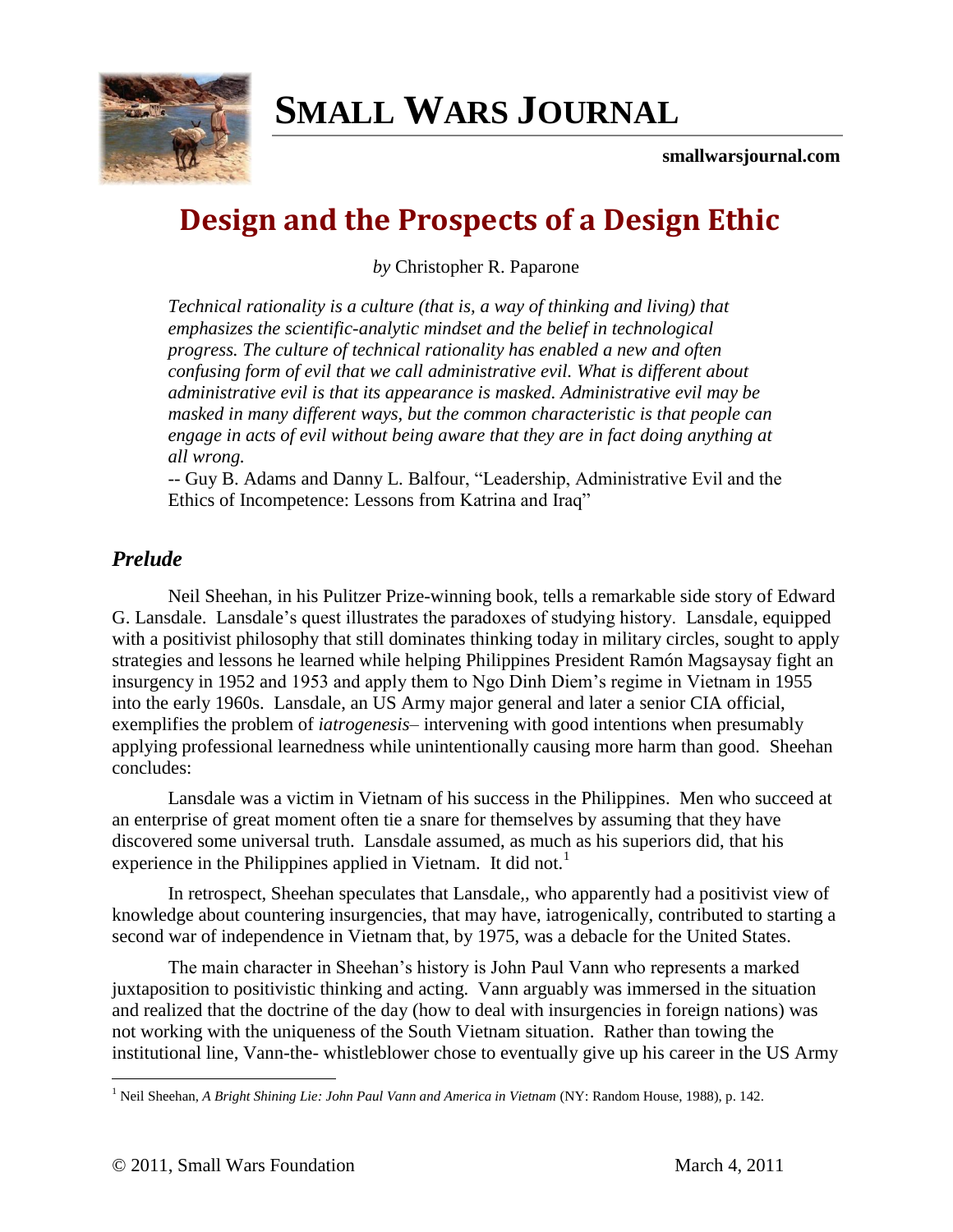to become a USAID senior official. His effectiveness in influencing the war was cut short when he was killed in a helicopter crash in Vietnam in 1972.

The interrelated histories of Lansdale and Vann are important, not as a source of lessons learned, but more toward the appreciation for the exposed fallacies that military professional knowledge is progressively improved and that military doctrine will be appropriate in wicked situations. This poignant, illustrative statement is oft attributed to Vann: "We don't have twelve years' experience in Vietnam. We have one year's experience twelve times over."<sup>2</sup>

The story of John Paul Vann (as with other so-called "whistleblowers" in US military history) is largely about bucking the institutional ethics  $-$  how institutions frame situations.<sup>3</sup> In retrospect, the military institution was not receptive to Vann's discontented ideas about wartime strategy. It was later in the role of a more senior civilian government official that his creatively deviant framings were brought into action, culminating in the 1972 battle of Kontum that was arguably a win for the Republic of Vietnam (Vann died thinking the war was won).

Interestingly, if one examines how the issue of ethical reasoning is approached in the US military institution, the focus of attention seems to be more on the individual rather than the reflexivity of the institution as the frame of reference. The Vann story exposes that the institutional propensity is to orient on ethics of progressivism, compliance, and equality. Progressivism is revealed in the institutional portrayal of convergent and assimilative knowledge artifacts to include published doctrine and regulations and a vast array of organizations devoted to "lessons learned."<sup>4</sup> The institutional ethic on compliance seems strongly favor that, under normal circumstances, an officer shall not question the decided stratagems of the hierarchy (perhaps the assumptive underpinnings are that the higher you go, the more you know and the more accountable you are). At the same time, there are institutional cross-pressures to accommodate equality – (at least apparently) treating those of the same position and rank equally; albeit, the talents and wisdom are diverse. We will address these sequentially.

# *The Darkside of Progressivism*

 $\overline{a}$ 

Here we presuppose that ethics is a form of knowledge and subject to the philosophical examinations of knowledge as we would other epistemological structures. Philosopher Nicholas Rescher presents five worldviews of epistemology that can help to demonstrate that there are alternative views of ethics construction that should be considered by reflective military designers (the present author added the suffix "-ism" to them, demonstrating these constitute belief systems):

Progressivism is the (social utopian) ethic that knowledge is tested and accumulates toward some final truth about things. The Enlightenment, Copernican-Newtonian science, Comte's positivism, and so on, constitute this approach to science. In terms of war and the conduct of warfare, progressivism entails finding greater and greater understanding. Only

<sup>2</sup> D. Michael Shafer, *The Legacy: The Vietnam War in the American Imagination* (Boston, MA: Beacon, 1990), p. 100.

 $3$  Serendipitously, while writing this essay (Nov 2010), this headline appeared in the Washington Post: "Marine Whistleblower Franz Gayl: Security Clearance Removal is Retaliation," by reported R. Jeffrey Smith, accessed online at [http://www.washingtonpost.com/wp-dyn/content/article/2010/11/19/AR2010111903475.html.](http://www.washingtonpost.com/wp-dyn/content/article/2010/11/19/AR2010111903475.html) Gayl argued that the USMC did was not taking care of its Marines with proper protective technology and reportedly suffered from the wrath of the institutional hierarchy.

<sup>&</sup>lt;sup>4</sup> For example, the US Army training and Doctrine Command (TRADOC), with an annual operating budget of over \$3 billion, consists of many schools, colleges, universities, training centers, centers of excellence, and so forth.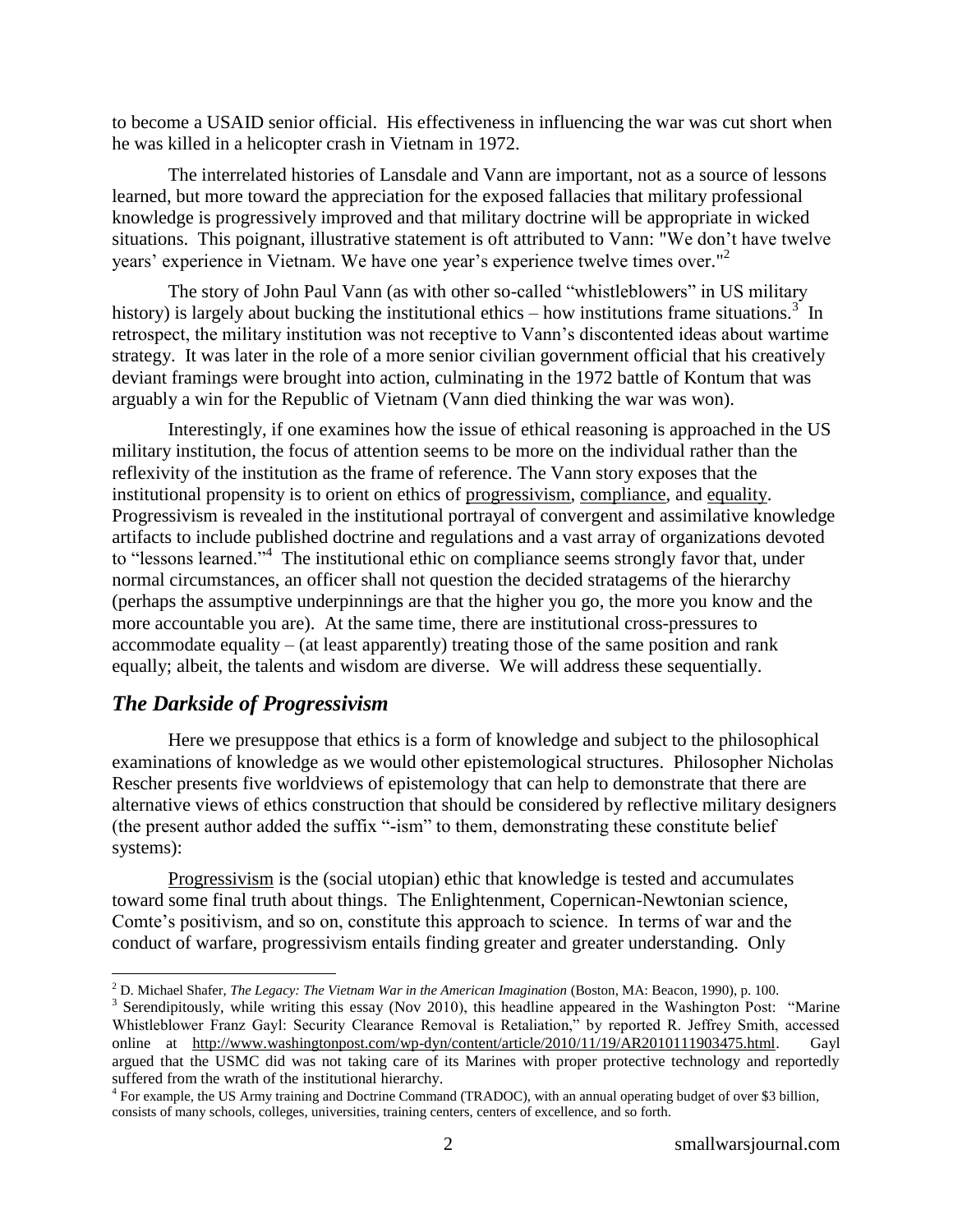through understanding one can respond more ethically in the right way. For the US military community, particularly the Army, doctrine assumes progressive knowledge construction and that one should constitute the "professional" body of knowledge both underpinned by this worldview and that separates the professionals from laypersons. Many of its institutional approaches to ethics are, not surprisingly, bound to analytic decision-making strategies (define the problem, develop alternatives/hypotheses, pick the best alternative/method – including along the way, ethical evaluations). $5$ 

Retrogressivism is the antithesis of progressivism and sees the need for man's ethical being to move backwards. Original ethical formations are better than later, liberalized versions. This may be the underlying assumptive structure of the "Green Movement" and those who see the earth as a living being whereas man's technology has ruined the pristine essence of "Gaia." The pre-modernist Islamist who calls for a return to the  $7<sup>th</sup>$  century context of Muhammad and its method (return to the original form of *shari'a* law) is archetypal of this ethics system. In the military context, there are those conservative realists who call for a "return" to the military's core purpose – to fight and win the nation's wars (and not engage in peace operations or nationbuilding).

Stabilitarianism signifies a belief that things remain the same and ethics are a matter of institutions restating that sameness in only incrementally different ways. The French saying *plus c'est la même chose* (the more things change, the more they remain the same) may link to this belief. A military stabilitarian may argue that the use of principles of war has not changed since the time of Sun Tzu  $(6<sup>th</sup>$  century BC); hence, these serve as timeless ethical backdrops for guiding the practice of warfare.

Cyclicism is a view that knowledge is produced and replaced in repetitious patterns of ebbs and flows. The institution remembers, forgets, and relearns. In domestic politics, the "strict" constitutionalists" may see cycles to and from the values of the founding fathers over generations of Americans. As a military example, forgetting the US Army's constabulary ethic in westward expansion in the 1800s had to be relearned. AirLand Battle doctrine circa 1982 had to be cast aside for relearning constabulary tasks in peace and counterinsurgency operations in the 1990s and into the 2000s. The integration of races in the US Armed Services in 1948 reveals a social integration cycle that repeats with the integration of homosexuals 60 years later…and so forth.

Anarchism sees ethics as "haphazard eventuations" that are "resistant to laws and regularities<sup>"6</sup> (note that this is reminiscent of the first essay in this series and its description of Heraclitean epistemology). This view of ethics in some ways seems more aligned with the 2009 US *Capstone Concept for Joint Operations* states in future warfare "clean distinctions will rarely exist in reality; however, as often in the past, future conflicts will appear as hybrids comprising diverse, dynamic, and simultaneous combinations of organizations, technologies, and techniques that defy categorization."<sup>7</sup> Should we acknowledge situational ethics as adaptive means for survival?

 $\overline{a}$ 

<sup>&</sup>lt;sup>5</sup> For example, see Jack D. Kem, "The Use of the 'Ethical Triangle' in Military Ethical Decision Making," *Public Administration and Management,* Vol. 11, No. 1, 2006, pp. 22-43.

<sup>6</sup> Rescher, Nicholas, *Luck: The Brilliant Randomness Of Everyday Life* (NY: Farrar, Straus and Giroux, 1995), p. 95.

<sup>7</sup> Chairman of the Joint Chiefs of Staff, *Capstone Concept for Joint Operations*, January 2009, Version 3.0, p. 8.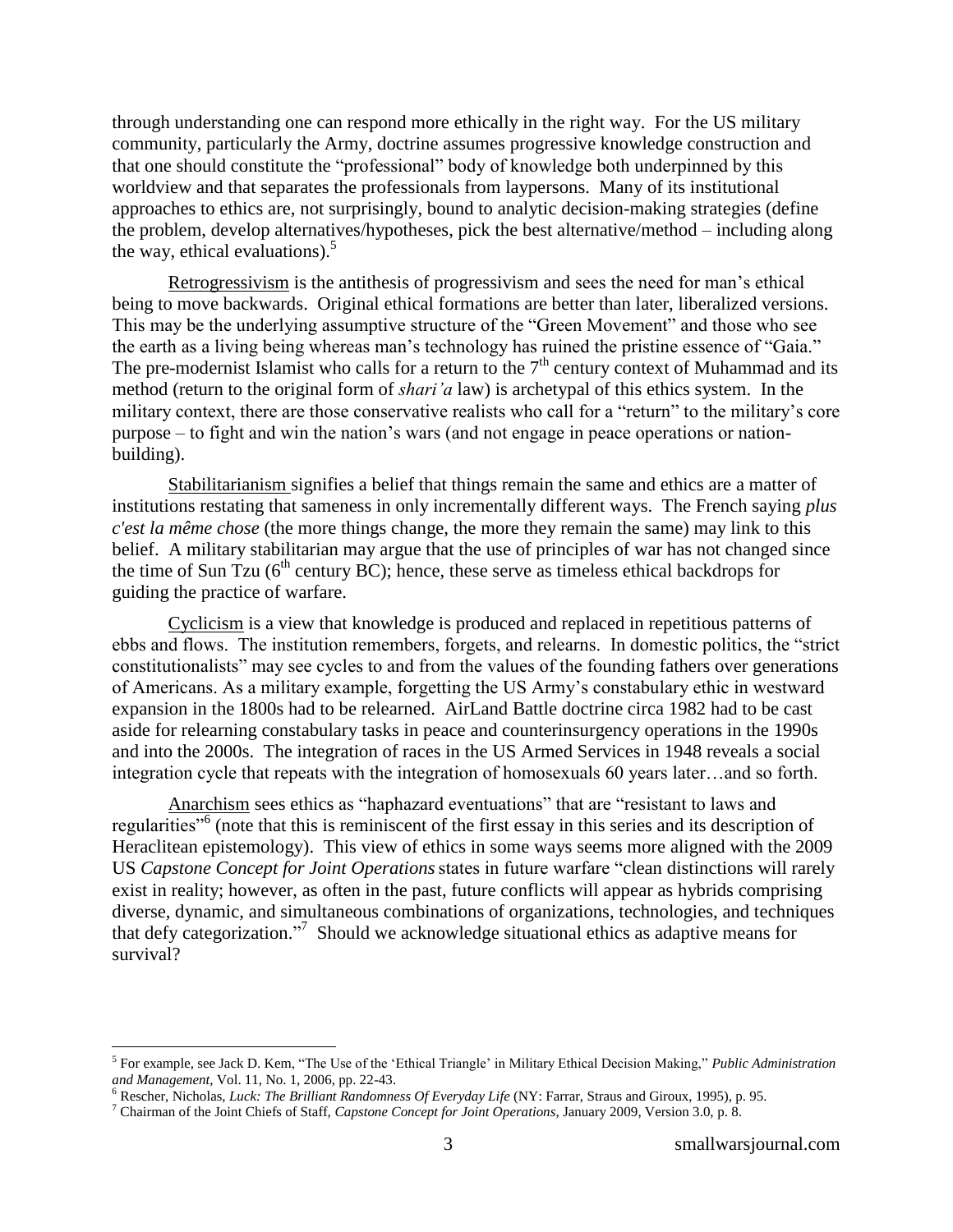As argued tangentially in other essays in this series, it seems the progressive view reflects the dominant ethic in US military institutions, particularly in the US Army (the principal agent of the US Armed Forces in becoming a doctrine-centric institution) and, speculatively, least so in the US Navy. Even in the face of highly volatile, uncertain, complex, and ambiguous (VUCA) situations over the last nine years of war in Afghanistan, the quest for a technically rational approach to commander's understanding is expressed throughout doctrine in finding progressively better programmatic and analytic decision models (see Essay #6). The theory is we get better and better at what we do to the point that technical solutions will make moral reasoning less and less an issue.

Unfortunately, as the opening quote implies, the progressive-bound institution may inadvertently promulgate "administrative evil" in the sense that while the military may be technically acting "ethically correct" in the context of progressivism, it may mask necessary reevaluations. Reframing ethics thought to be unchallengeable in the institution are part of the reflexive, re-evaluative, design process. The case of the military strategy of attrition during the Vietnam War, for example, gave John Paul Vann pause when, in-the-moment, he witnessed as early as 1962 that "body counts" and an attrition warfare strategy would not be winning measures of effectiveness and performance.

#### *The Unwritten Code of Compliance*

 $\overline{a}$ 

Education philosopher Stephen Brookfield makes a critical point about compliance in his essay:

Assisting people to break out of their assumptive worlds…is highly problematic….Engaging in critical thinking is not a continuously joyful exercise in creative self-actualization. It is psychologically and politically dangerous, involving risks to one's livelihood, social networks, and psychological stability. In some cultures, people who think critically—who question accepted assumptions—are the first to disappear, to be tortured, or to be murdered in the event of a coup d'état.<sup>8</sup>

When Lieutenant Colonel Vann attempted to influence his chain of command and visiting policy-level decision makers to reframe operations and strategy, he was socially marginalized. Eventually, some began to view him as a troublemaker – who was neither a team player nor getting with the program. As a last resort, when Vann began to feed the press his alternative views, his whistle-blower actions were considered unacceptable by many in the institution.<sup>9</sup> To be more effective during the Vietnam War, Vann had to leave the military service and become an activist in the comparatively radical US Civil Operations and Revolutionary Development Support (CORDS) program (what observers today might label a "whole of government" or interagency approach to complex warfare). One can only speculate, but the story seems to

<sup>&</sup>lt;sup>8</sup> Stephen Brookfield, "Using Critical Incidents to Explore Learners' Assumptions," pp. 235-250, in Jack Mezirow (Ed.), *Fostering Critical Reflection in Adulthood: A Guide to Transformative and Emancipatory Learning* (San Francisco: Jossey-Bass, 1990), p. 179.

<sup>9</sup> An equally compelling Vietnam War story is that of Samuel Adams— a CIA analyst who bucked the institutional ethics of compliance to the point of being organizationally excommunicated when he insistently reported the enemy order of battle was significantly understated in intelligence summaries. See Sam Adams, *War of Numbers: An Intelligence Memoir* (South Royalton, VT: Steerforth Press, 1994).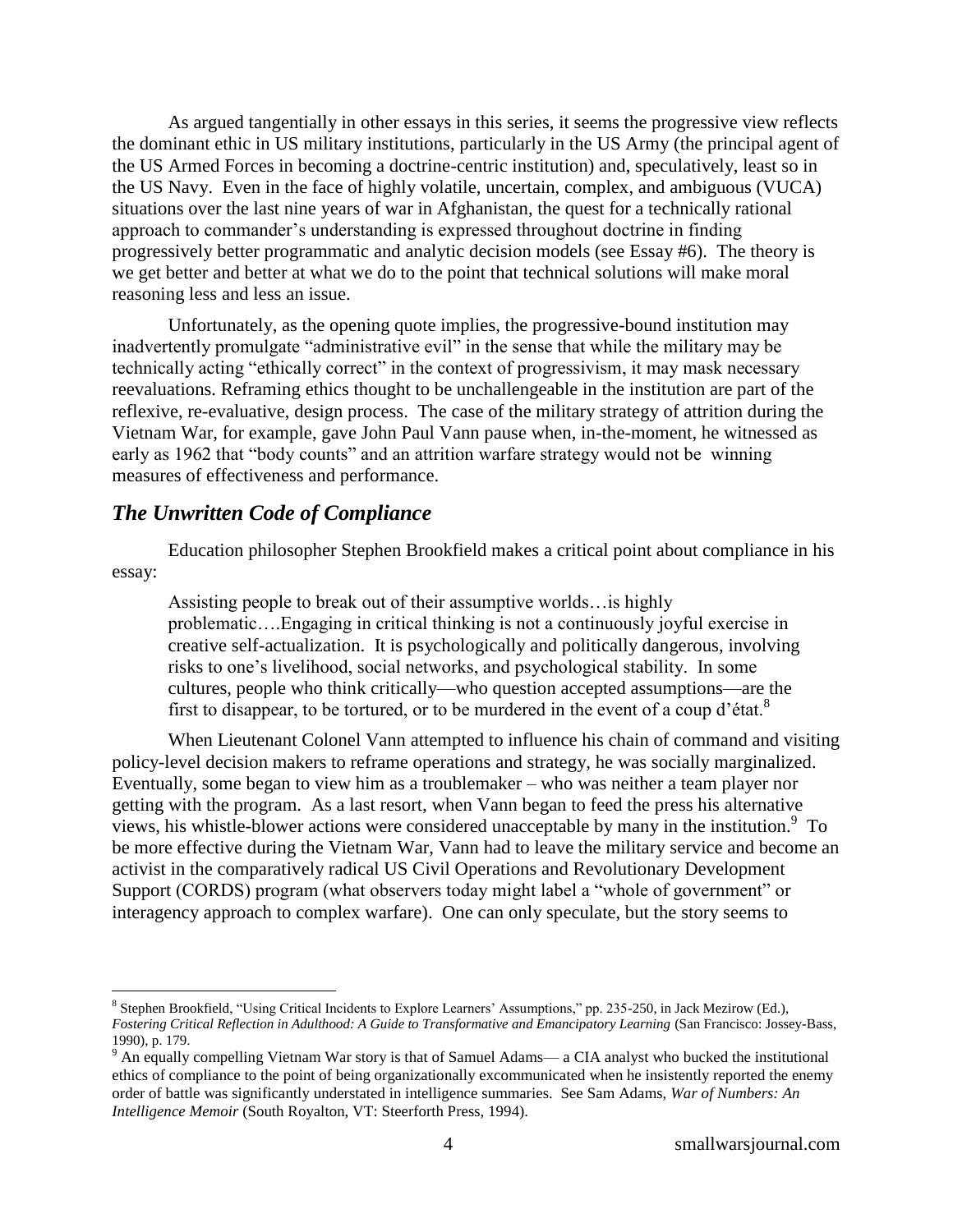indicate that a compliance oriented institutional ethic held primacy in the US Army—arguably alive and well in today's context.<sup>10</sup>

# *The Paradox of Equity*

 $\overline{a}$ 

James Pierce, in a recently published monograph, collected self-reported data on close to a thousand officers attending the US Army War College over a two year period. On average, the data indicates the officers viewed their leadership style and cultural preferences as oriented predominantly on clan values – that the "organization [should be] held together by loyalty and tradition . . . [and] . . .The organization [should] emphasize the long-term benefit of human resources development and attaches great importance to cohesion and morale.<sup>"11</sup> Speculatively, there seems to be a propensity for the military senior officer corps, when forced to choose, to embrace a culture of equity over a culture that requires a market-like competition of ideas. While at first blush, this may seem to be a commendable institutional ethic, especially in light of the importance of unit cohesion in battle. However, this ethic can be over-valued at the expense of the sometimes necessary deviance required for improvisation and innovation in the midst of wicked situations.

Institutional equity can be revealed in various ways, but and most obvious artifacts in traditional military organizations are the clarity of education, training and disciplinary "standards." The drawback is that standards are expressly oriented on positivistic minimalism that there is a "best" way to do things, that is, if you meet them you can be promoted to the next level (rank, position, and so forth). Appropriately, another name for the institutional ethic of standardization is "homosocial reproduction."<sup>12</sup>

Institutional politics is about "who gets what, when, and how."<sup>13</sup> The US military management of human resources is largely oriented on ensuring equity not unlike a socialist view of public order found in institutions of national government. For example, the author of this essay has been taken care of by the US military since birth. He was born in a US Army hospital, raised as an "Army brat," commissioned after college, and will eventually be interred at the expense of Uncle Sam as an entitled veteran. The military has also created parallel hierarchies to ensure the "blue collar" noncommissioned officers share power with "white collar" commissioned officers (venture to say, this is a near-equal arrangement as NCOs occupy positions up- and down- the hierarchy). Equity is a strong ethic in the US military; notwithstanding, it is not necessarily a valuable competing ethic when it comes to the design philosophy associated with creative deviance—a principal source of innovation and improvisation needed in high VUCA operations, like those experienced by Vann, where problems are never really solved and the "interaction between ideas and alliances is everchanging and never-ending."<sup>14</sup>

 $10$  There is some preliminary research evidence as well. William J. Davis, "The United States Army: A Values-Based Organization: But What Values," is an unpublished conference paper, December, 2010 in which Professor Davis collected survey information of 40+ officers attending US Army Command and General Staff College and concluded, "... field grade Army officers overwhelmingly support the concept of following orders regardless of personal values"(p. 21).

<sup>&</sup>lt;sup>11</sup> James G. Pierce, *Is the Organizational Culture of the US Army Congruent with the Professional Development of its Senior Level Officer Corps?* (Carlisle, PA: Letort Papers, 2010), p. 91.

<sup>12</sup> Suggested by Rosabeth M. Kanter, *Men and Women of the Corporation* (New York: Anchor, 1977).

<sup>&</sup>lt;sup>13</sup> Harold Lasswell, *Politics: Who Gets What, When, How* (New York: McGraw-Hill, 1936).

<sup>14</sup> Deborah Stone, *Policy Paradox: The Art of political Decision Making* (NY: W.W. Norton, 1997), p. 34.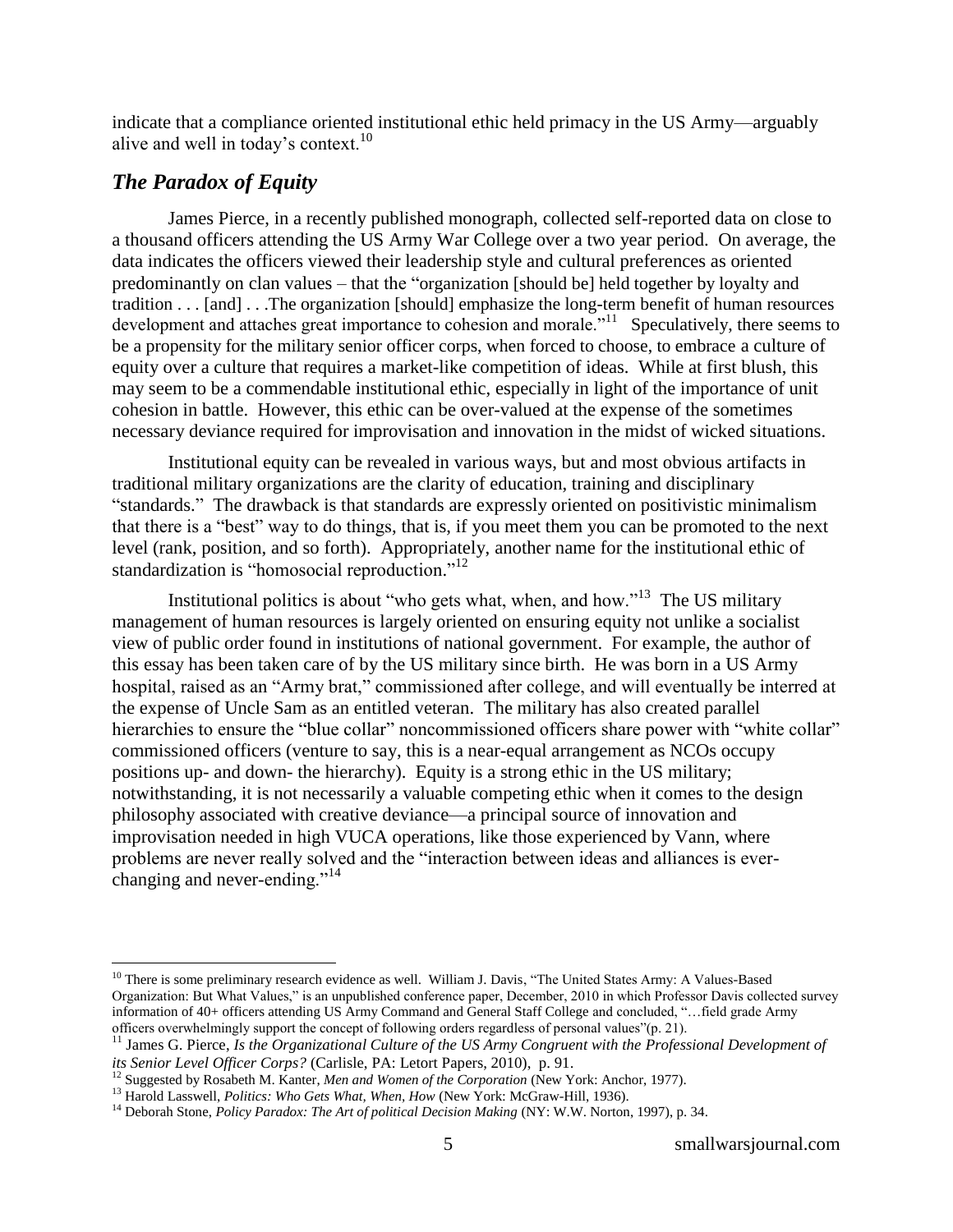#### *The Construction of Ethics in Indeterminate Zones of Practice*

Hopefully, in the previous essays of this series, it has been established that, in the face of high VUCA, a military practitioner cannot rely on inculcated institutional progressive forms of knowledge construction; hence, design serves as a sort of conceptual gateway to an antidoctrine—inventing or discovering new meaning structures that may be counter to the ethical beliefs of the institution. Heifetzian creative deviance (or "imaginative irreverence" – apparent in the leadership of John Paul Vann) may create career-threatening dilemmas for the advocacy of reframing around alternative ethics that may result in whistle-blowing dilemmas or charges of insubordinate behavior.

Without being able to depend upon a positivistic, progressive knowledge associated with mission analysis (as described in Essay #2) and programmatic/analytic decision making (as described in Essay #6), the military professional must rely on a kind of reflexive ethical intuition (akin to embracing a "dissention in the ranks" strategy). Similarly, Jürgen Habermas calls for hermeneutic self-reflection (interpretation of the self in the context of "who we are and who we want to be"); in other words, the reflective military practitioner has to attempt question his/her own deep rooted values as well as the institution's – those ethics that will serve as reified ethical justification for action.<sup>15</sup> As it is implausible for people to self-examine the efficacy of their own evaluative habits, it is imperative to argue in a more public sphere, permitting others to reveal them and argumentatively challenge them (what Habermas sees as critical to communicative rationality, yet what the military traditionalist may see as "dissention in the ranks"). The critical dialogue (see Essay #4) required in design philosophy must include such ethical arguments and counterarguments in the participative context of groups, and inter-organizations, and international players. At the risk of sounding tautological, institutional dissention is important to reflective practice and design ethics; yet, it remains in conflict with institutional norms.

#### *Conclusion*

 $\overline{a}$ 

The ethics of creative deviance (associated with design philosophy and its ideal proponent, the reflective practitioner) may compete with the dominant US military institutional ethics of progressivism, compliance and equity (Figure 9-1).

<sup>&</sup>lt;sup>15</sup> Thomas McCarthy, "Practical Discourse: On the Relation of Morality to Politics," pp. 51-72 in Craig Calhoun (Ed.), *Habermas and the Public Sphere* (Cambridge, MA: MIT Press, 1994), p. 55.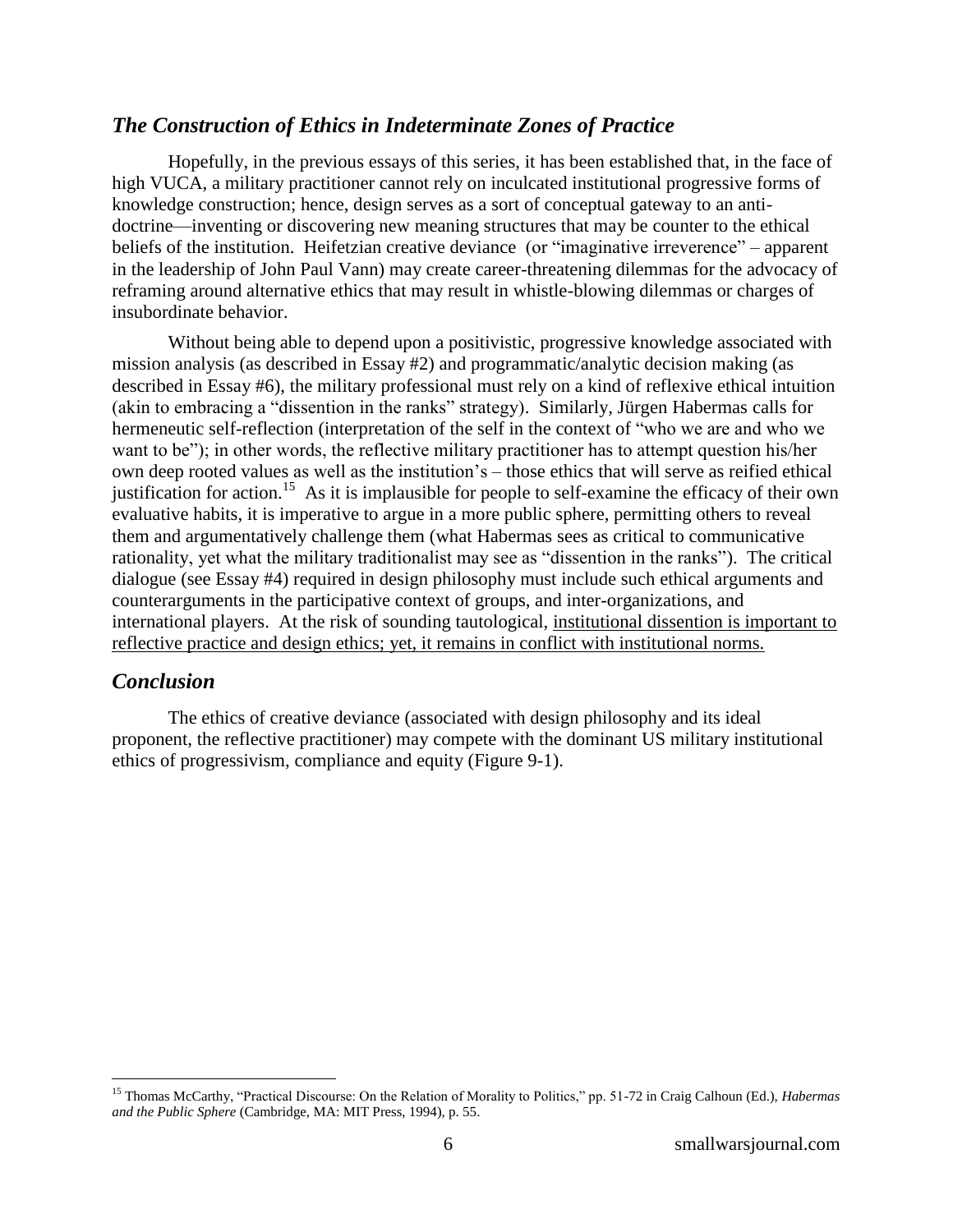

**Figure 9-1. The Cross Pressures of Design and the Traditional Military Ethics**

Given the social deviance that is essential to design, can the institution be confident it can instill design philosophy? Arguably, the institution will have a propensity to distort design philosophy so that the values of progressivism, compliance, and equality will remain strong, squelching creative deviance. Here it may be appropriate to speculate and summarize on the prospects for a military renaissance addressed in the first essay in this series:

How is the military profession constructed?We should continue to explore whether the US military is a profession when considering the monistic ontology and positivistic epistemology that dominate the institution. Technical rationality is trumping reflective practice when it comes to conceptualizing the profession of arms.

Are accumulations of knowledge possible in the profession? The answer is complex. If the institution becomes more reflexive in its pursuit of "doctrine," it may find that doctrine may be unsuitable for high VUCA situations. Our best hope may be to encourage appreciative inquiry and action research across a wide a range of heuristics in our officers who can call upon insightful metaphors to make new sense of novel, wicked situations. In that regard, design philosophy is no fan of doctrine – a doctrine-centric institution is too reductive and presents a monistic paradigm that is counterproductive to design-styled acting and customized ways of thinking. If we are to have a doctrine, make it more of an annotated bibliography of "essential" readings. Critical reasoning and creative thinking are, in practice, the "anti-doctrine." And they should be.